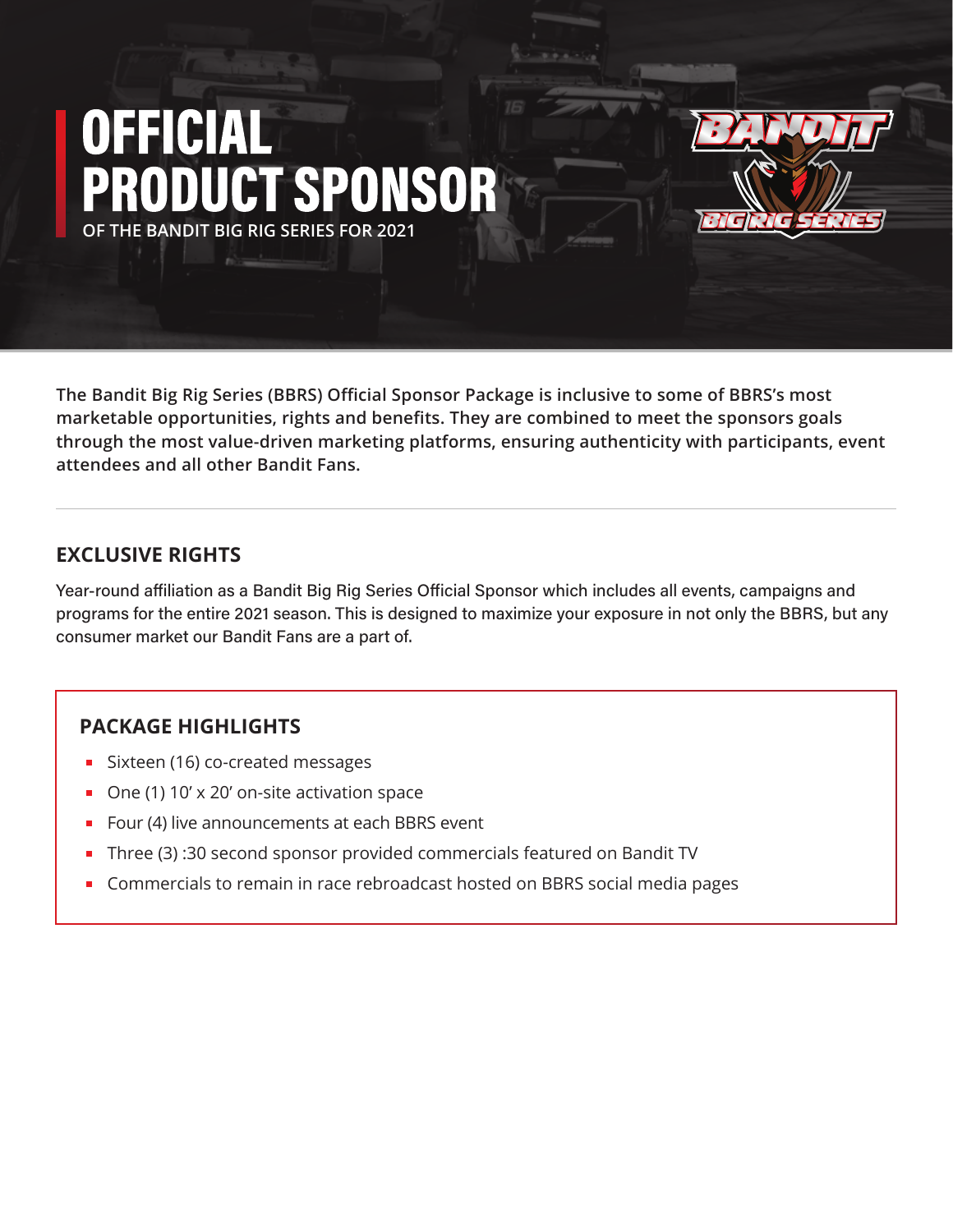#### **BANDIT BIG RIG SERIES YTD MARKETING STATS**

 $\bigcirc$ 

### IMPRESSIONS 68,967,595

REACH 35,221,099





ENGAGEMENT 589,663



133,842 SOCIAL FOLLOWERS

# COMPANY BRANDING RIGHTS & AFFILIATIONS



#### **WINTERS RACING LLC**

**EST VALUE**

**\$1,056,000**

Bandit Sponsored – Doug Winters NHRA Pro Mod Drag Racing

 Co-branded with the Bandit Series in conjunction with Winters Racing at 14 NHRA events throughout 2021. Events average over 500,000 viewers per combined airings on Fox Sports 1. Exposure to more than 2 million social media followers throughout the season

#### **BANDIT TV**

**EST VALUE \$656,000**

Livestream Broadcasting and Production Advertising

Branded logo and commercials on all Bandit TV livestream (YouTube/  $\blacksquare$ Facebook), along with a strong rebroadcast, effectively reaching more than a 15 million viewership

#### **SOCIAL MEDIA**

**EST VALUE \$464,000**

Paid Search and Organic Advertising

■ Targetable (Geotargeting methods) which produce immediate measurable results – reach of nearly 8.8 million engaged fans

#### **TRADITIONAL ADVERTISING**

**EST VALUE \$386,000**

TV, Radio, Out-of-Home and On-Site Marketing

 Reaches a wider, new audience and offers tangibility – gets your business in front of new customer opportunities – Exposure to more than 70 Regional & Local TV & Radio Stations within 8 markets

#### **PRINT ADVERTISING**

**EST VALUE**

**\$125,000**

Branded Race Day Schedules, Programs, Banners, Posters, etc.

Your featured brand will be seen millions of times in 2021 through all BBRS forms of print media

### TOTAL ESTIMATED MEDIA VALUE OF \$2,687,000+